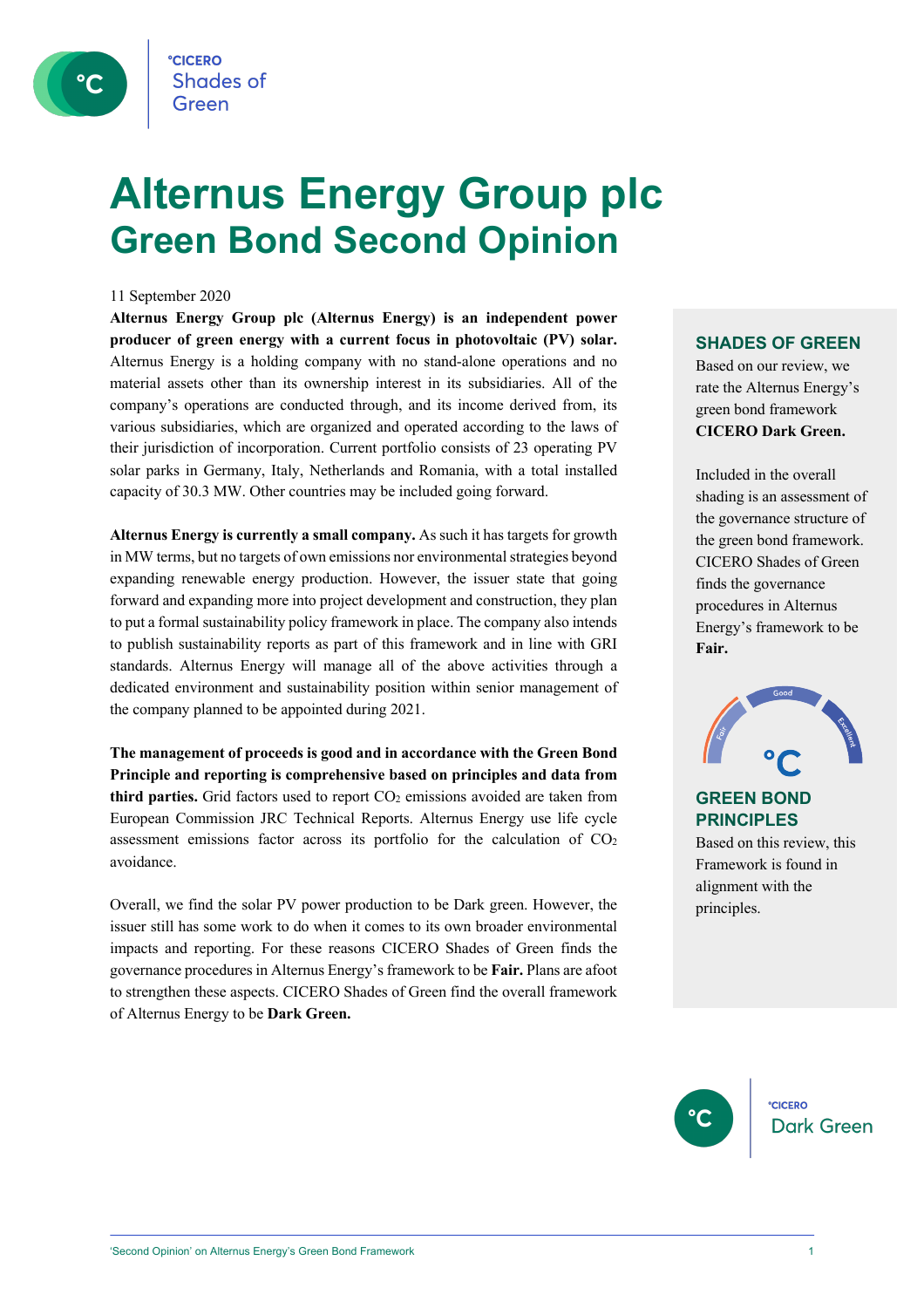

# **Contents**

| 1              |                                                                                                                 |    |
|----------------|-----------------------------------------------------------------------------------------------------------------|----|
|                |                                                                                                                 |    |
| $\overline{2}$ | Brief description of Alternus Energy's green bond framework and related policies __________________4            |    |
|                |                                                                                                                 |    |
|                |                                                                                                                 |    |
|                |                                                                                                                 |    |
|                |                                                                                                                 |    |
|                |                                                                                                                 |    |
| $\mathbf{3}$   | Assessment of Alternus Energy's green bond framework and policies _________________________________8            |    |
|                |                                                                                                                 |    |
|                |                                                                                                                 |    |
|                |                                                                                                                 |    |
|                |                                                                                                                 |    |
|                |                                                                                                                 |    |
|                |                                                                                                                 |    |
|                |                                                                                                                 |    |
|                |                                                                                                                 |    |
|                | <b>Appendix 1:</b> Referenced Documents List <b>Example 2018 Contract Appendix 1:</b> Referenced Documents List | 11 |
|                | <b>Appendix 2:</b> About CICERO Shades of Green                                                                 | 12 |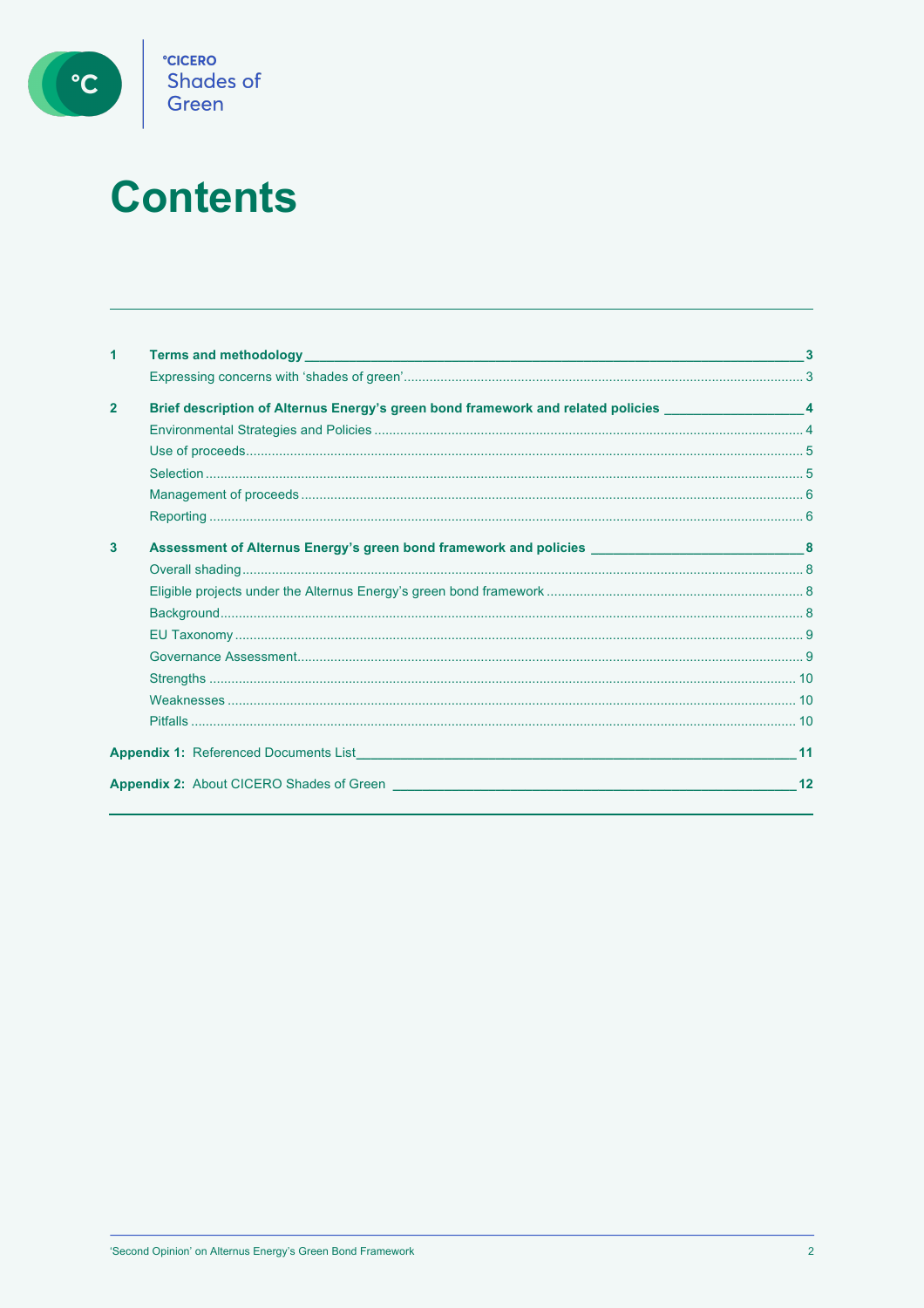**CICERC Shades of** 

### **1 Terms and methodology**

This note provides CICERO Shades of Green's (CICERO Green) second opinion of the client's framework dated September 2020**.** This second opinion remains relevant to all green bonds and/or loansissued under this framework for the duration of three years from publication of this second opinion, as long as the framework remains unchanged. Any amendments or updates to the framework require a revised second opinion. CICERO Green encourages the client to make this second opinion publicly available. If any part of the second opinion is quoted, the full report must be made available.

The second opinion is based on a review of the framework and documentation of the client's policies and processes, as well as information gathered during meetings, teleconferences and email correspondence.

### **Expressing concerns with 'shades of green'**

CICERO Green second opinions are graded dark green, medium green or light green, reflecting a broad, qualitative review of the climate and environmental risks and ambitions. The shading methodology aims to provide transparency to investors that seek to understand and act upon potential exposure to climate risks and impacts. Investments in all shades of green projects are necessary in order to successfully implement the ambition of the Paris agreement. The shades are intended to communicate the following:

### CICERO Shades of Green



Dark green is allocated to projects and solutions that correspond to the long-term vision of a low carbon and climate resilient future. Fossil-fueled technologies that lock in long-term emissions do not qualify for financing. Ideally, exposure to transitional and physical climate risk is considered or mitigated.



Medium green is allocated to projects and solutions that represent steps towards the long-term vision, but are not quite there yet. Fossil-fueled technologies that lock in longterm emissions do not qualify for financing. Physical and transition climate risks might be considered.



Light green is allocated to projects and solutions that are climate friendly but do not represent or contribute to the long-term vision. These represent necessary and potentially significant short-term GHG emission reductions, but need to be managed to avoid extension of equipment lifetime that can lock-in fossil fuel elements. Projects may be exposed to the physical and transitional climate risk without appropriate strategies in place to protect them.

Examples



Bridging technologies such as

plug-in hybrid buses

Wind energy projects with a strong

integrates environmental concerns

governance structure that



**Brown** is allocated to projects and solutions that are in opposition to the long-term vision of a low carbon and climate resilient future.



Sound governance and transparency processes facilitate delivery of the client's climate and environmental ambitions laid out in the framework. Hence, key governance aspects that can influence the implementation of the green bond are carefully considered and reflected in the overall shading. CICERO Green considers four factors in its review of the client's governance processes: 1) the policies and goals of relevance to the green bond framework; 2) the selection process used to identify and approve eligible projects under the framework, 3) the management of proceeds and 4) the reporting on the projects to investors. Based on these factors, we assign an overall governance grade: Fair, Good or Excellent. Please note this is not a substitute for a full evaluation of the governance of the issuing institution, and does not cover, e.g., corruption.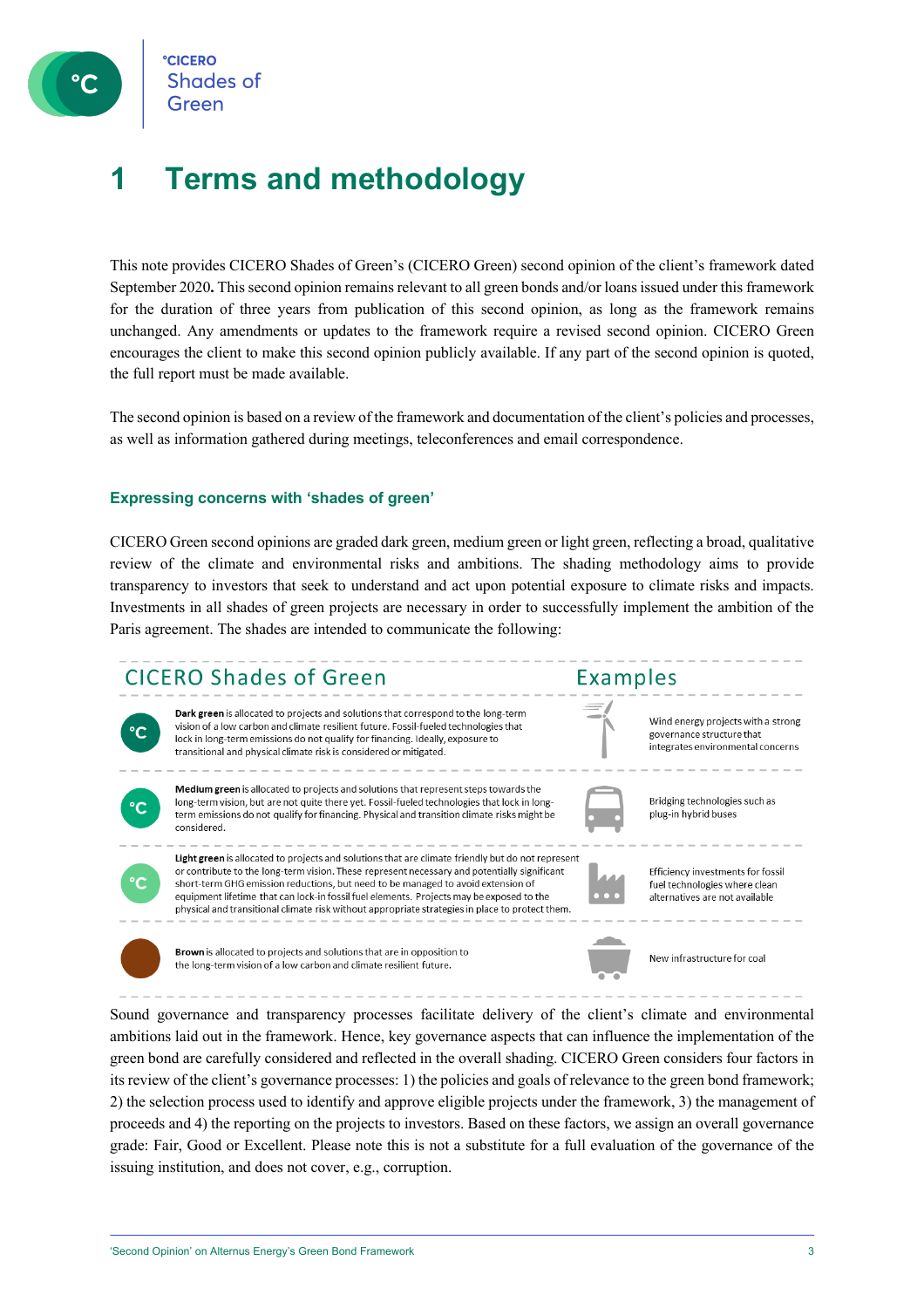

## **2 Brief description of Alternus Energy's green bond framework and related policies**

Alternus Energy Group plc (Alternus Energy) is an independent power producer of green energy, with a current focus in photovoltaic (PV) solar. Alternus Energy is a holding company with no stand-alone operations and no material assets other than its ownership interest in its subsidiaries. All of the company's operations are conducted through, and its income derived from, its various subsidiaries, which are organized and operated according to the laws of their jurisdiction of incorporation in various countries around the world, and consolidated by the company. The company currently has 15 employees based globally (U.S., Italy, Ireland, Romania and Germany) with its corporate headquarters in Dublin, Ireland.

Alternus Energy's subsidiaries are acquiring and operating PV solar parks across multiple jurisdictions. Current portfolio consists of 23 operating PV solar parks in Germany, Italy, Netherlands and Romania, with a total installed capacity of 30.3 MW. The operational parks connect directly to national power grids on long-term feed-in-tariffs and green certificate schemes, in addition to power purchase price agreements. Additional parks may be acquired in other European countries in the future. Working with specialist development partners, Alternus Energy has cultivated specialist developer partnerships in-country that has delivered a current pipeline of approximately 1.2GW, to be completed within the life-time of the Green Bond, in the current operating countries of Germany, Italy, the Netherlands and Romania plus additional projects in Poland, France, Spain, Portugal, Ireland and the UK.

Alternus Energy is in the process of listing on the Merkur Market on the Oslo Stock Exchange for Q4 2020, with an expectation to list on the Oslo Børs Main Market during 2021.

### **Environmental Strategies and Policies**

Alternus Energy monitors CO2 equivalent emissions avoidance of their whole portfolio of operational solar PV parks using the Meteorcontrol Performace Monitoring System<sup>1</sup>. This system reports that the Alternus Energy's currently owned portfolio is contributing to reducing greenhouse gas emissions in  $CO<sub>2</sub>$  equivalents by approximately 30,000 metric tonnes on an annual basis. There is no reporting on own (scope 1 or 2) emissions nor any future targets for these emissions. We note, however, that the company's European headquarters in Dublin, which houses the majority of the 15 employees, is 100% powered from renewable energy fully certified by the electricity supplier. Company cars are fully electric and any future company cars will follow suit, with the ability to charge on site at the Dublin office location.

Alternus Energy is committed to growing its portfolio of clean energy solar PV parks across Europe and internationally with a target to own and operate at least 2GW of solar parks by 2025. At this level, the company will help avoid over 2 million metric tonnes of  $CO<sub>2</sub>$  equivalent annual emissions (using current average  $CO<sub>2</sub>$ equivalent emissions avoidance achieved with the existing park portfolio). To date the growth strategy has primarily involved the acquisition of already operational solar parks in countries where the combination of economic, environmental and political policies are optimized and supportive for long-term solar growth. Going forward, portfolio growth will reflect 95% of newly constructed projects that will be net addition to global CO<sub>2</sub> emissions avoidance capabilities.

<sup>1</sup> https://www.meteocontrol.com/en/

<sup>&#</sup>x27;Second Opinion' on Alternus Energy's Green Bond Framework 4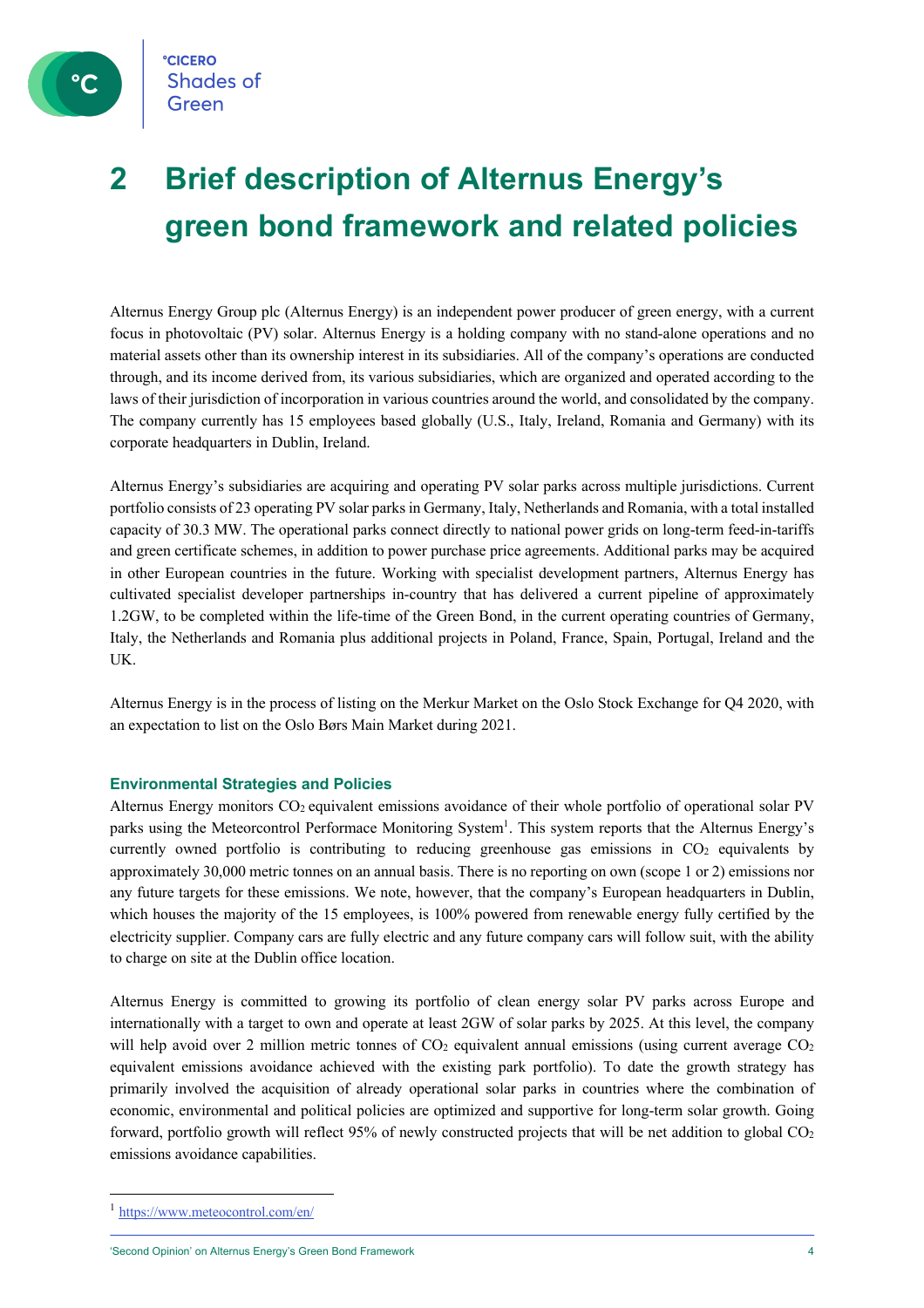<sup>e</sup>cicero<br>Shades of

Given the current small size of the company there is at present no formal sustainability framework in place.

However, Alternus Energy consistently strives to manage and operate its solar PV parks in an environmentally friendly and sustainable way by partnering with Tier 1 companies such as BayWa r.e.<sup>2</sup> to carry out its operations and maintenance. BayWa r.e. use local operatives where possible and also carry out sustainability reporting in which they systemically record energy consumption and  $CO<sub>2</sub>$  emissions in accordance with Global Reporting Initiative (GRI) standards. Overall reporting responsebilities remain with Alternus Energy.

Going forward and expanding more into project development and construction with its specialist partners, Alternus Energy plans to put a formal sustainability policy framework in place. Under this framework policy the company will ensure that all aspects of project development are carried out in a sustainable manner while also mitigating any local environmental and social impact identified under a multi-faceted life cycle assessment which will run alongside the company's project acquisition approval process. As part of this sustainability policy framework, Alternus Energy will further strengthen its strive for responsible procurement when making decisions on partners, contractors and subcontractors in project development. Additionally, the company will implement an environmental and social management system (ESMS) guided by IFC standards that will reside at the core of group activities and trickle down to project level. The company also intends to publish sustainability reports as part of this framework and in line with GRI standards. Alternus Energy will manage all of the above activities through a dedicated environment and sustainability position within senior management of the company planned to be appointed during 2021.

### **Use of proceeds**

An amount equal to the net proceeds from the issuance of green financing instruments raised in accordance with this framework will be allocated to the financing of new acquisitions (75%) or refinancing (25%) of a pool of "Eligible projects" in the Renewable energy category, see table 1 below. This includes completed and operating ground mounted and rooftop solar PV power plant assets.

Eligible projects exclude any projects related to fossil fuel-based energy production, transmission, and distribution.

### **Selection**

The selection process is a key governance factor to consider in CICERO Green's assessment. CICERO Green typically looks at how climate and environmental considerations are considered when evaluating whether projects can qualify for green finance funding. The broader the project categories, the more importance CICERO Green places on the governance process.

Eligible projects to be partly financed with proceeds from Alternus Energy's green bonds are evaluated, selected and prioritized by a dedicated Project Acquisition Approval Committee ("PAAC") consisting of members from the business development, strategic planning, operations and senior management teams. As part of the company's growth strategy there will in the future be an environment and sustainability position within senior management of the company that will be a core member of PAAC.

The PAAC team follows a pre-determined and systematic assessment process, involving expert external advisors for additional legal and technical due diligence as well as environmental studies for new projects. The objective is

<sup>2</sup> https://www.baywa-re.com/en/about-baywa-re/

<sup>&#</sup>x27;Second Opinion' on Alternus Energy's Green Bond Framework 5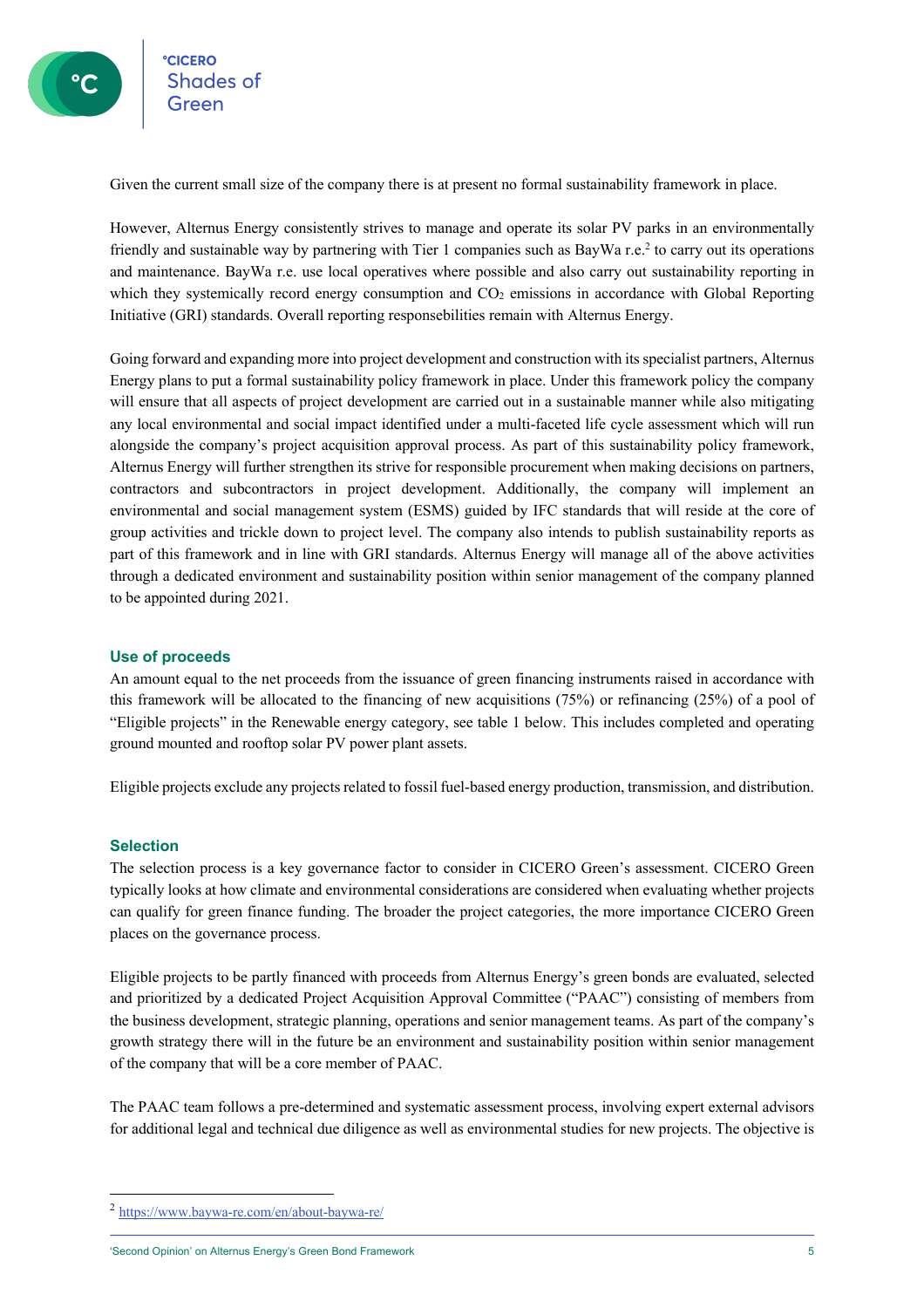°cicero<br>Shades of

to affirm project eligibility and compliance with Alternus Energy's Green Bond Framework, in conformance with the company's financial and commercial ambitions.

The PAAC team hold meetings on a regular basis to determine which projects to progress through the acquisition process and ultimately the acquisition decision which strives for a consensus decision among its members. The final purchase decision is made by the CEO and CFO based on pre-approval from the PAAC. Larger projects may also require Alternus Energy Board approval.

### **Management of proceeds**

CICERO Green finds the management of proceeds of Alternus Energy to be in accordance with the Green Bond Principles.

The net proceeds from Alternus Energy's Green bonds will be deposited in the general account and an amount equal to the net proceeds will be earmarked for allocation to the eligible projects, in accordance with Alternus Energy's Green Bond Framework.

Alternus Energy intends to allocate the full amount of the net proceeds within the first 6 months following the issuance of the green bonds on a portfolio basis. Pending the allocation or reallocation of the net proceeds, Alternus Energy will place any surplus unallocated proceeds in an ordinary bank account or short-term money market funds until deployed or allocated to an eligible project. Alternus energy will report on any unallocated proceeds should that arise in its regular public market reports.

All relevant information regarding the issuance of Green Bonds and projects (re)financed will be monitored and kept in the Company's accounting systems.

### **Reporting**

Transparency, reporting, and verification of impacts are key to enable investors to follow the implementation of green finance programs. Procedures for reporting and disclosure of green finance investments are also vital to build confidence that green finance is contributing towards a sustainable and climate-friendly future, both among investors and in society.

Alternus Energy publishes quarterly financial reports to meet its public market filing obligations. In addition, Alternus Energy will also report at least annually to meet the requirements of ICMA's Green Bond Principles (2018). The first report will be made for the quarter ending December 31, 2020. These reports will include annual reporting on each eligible project financed or re-financed by the net proceeds of Alternus Energy's green bond issuance(s) and any tap issues. The annual reports will be subject to independent audit by a leading external professional audit firm – such as Grant Thornton.

The allocation reporting will cover:

- Descriptions of the solar power parks and/or special purpose vehicles financed or refinanced by the net proceeds from the issued green bonds, including location and legal entity name.
- Monetary amount allocated to each special purpose vehicle, housing the solar parks, split by green bond and equity as appropriate.
- Monetary amount of any unallocated net proceeds from the issued green bonds.
- Consolidated quarterly balance sheet and income statement of the projects related to the green bonds.

The impact reporting will include: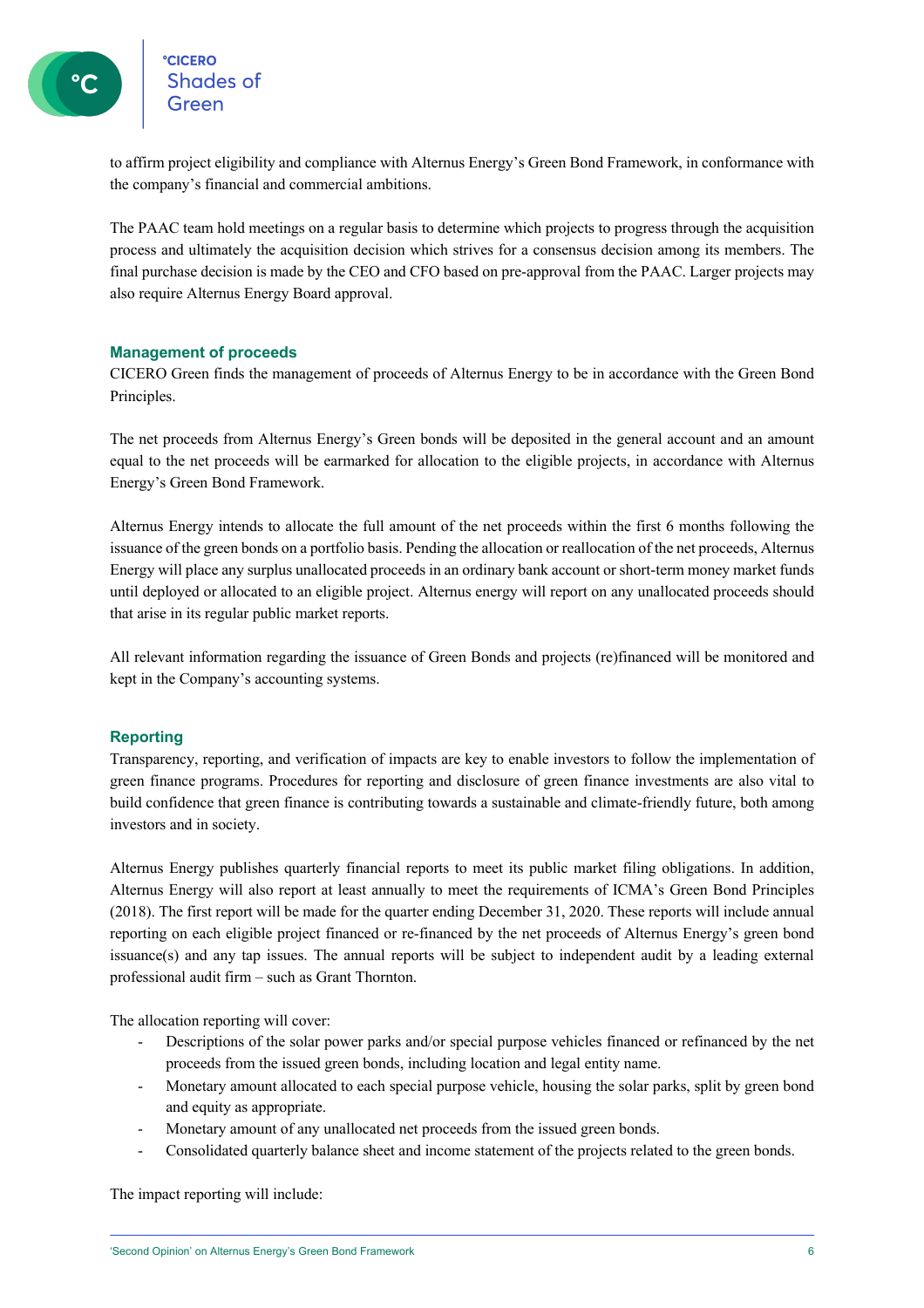# °cicero<br>Shades of<br>Green

- Installed capacity of solar power production (in MW) for each solar plant or special purpose vehicle to which it belongs.
- Consolidated annual solar power generation (in MWh) for the projects related to the green bonds.
- Consolidated annual greenhouse gas emissions avoided (metric tons CO<sub>2</sub> equivalents) for the projects related to the green bonds based on grid factors from a European Commission JRC report.3

Where confidentiality agreements, competitive considerations, or a high number of underlying projects limit the amount of detail that can be made available, Alternus Energy will present information in generic terms or on an aggregated portfolio basis (e.g. at the special purpose vehicle level).

<sup>&</sup>lt;sup>3</sup> European Commission JRC Technical Reports: Covenant of Mayors for Climate and Energy: Default emission factors for local emission inventories - Version 2017.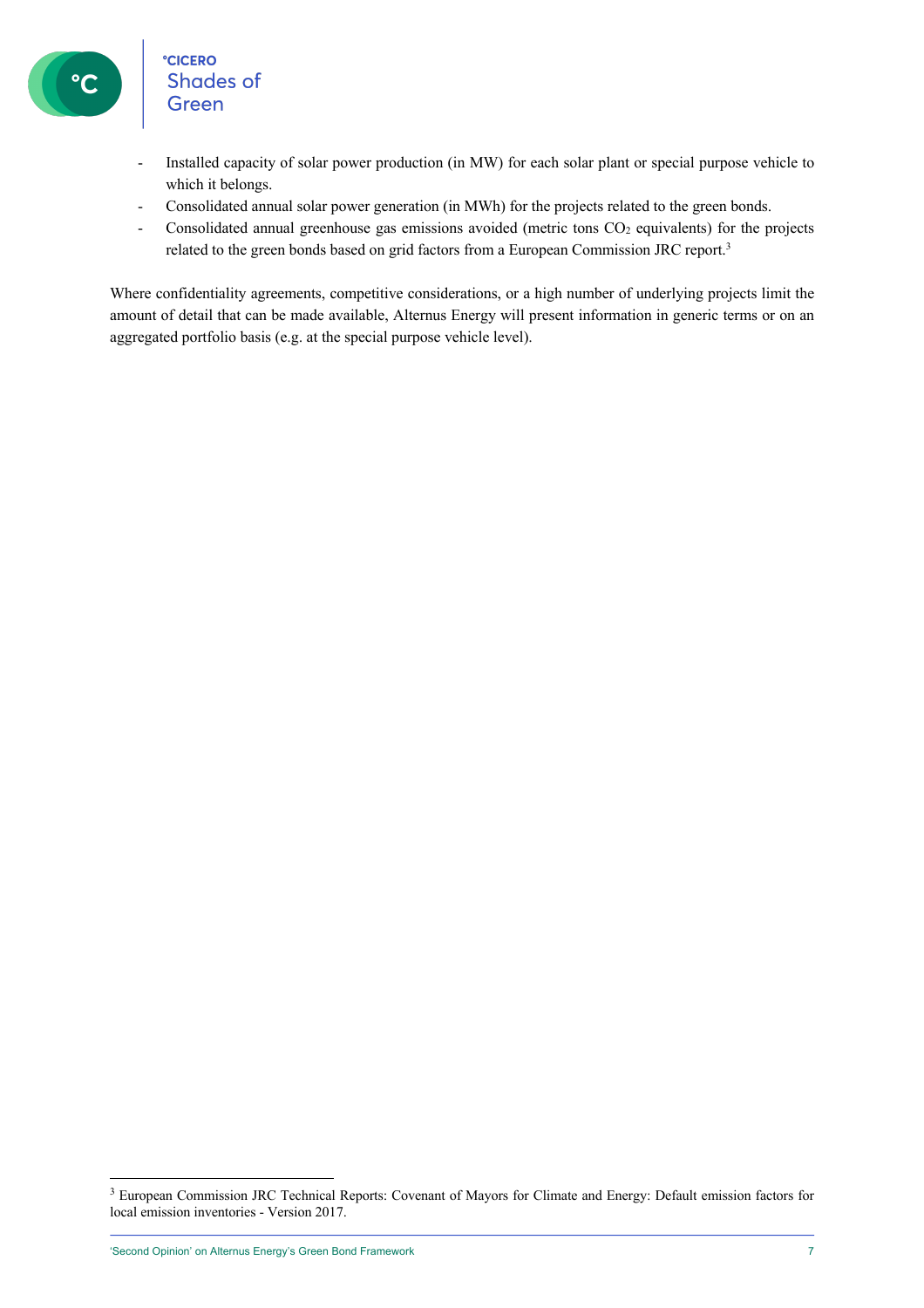

## **3 Assessment of Alternus Energy's green bond framework and policies**

The framework and procedures for Alternus Energy's green bond investments are assessed and their strengths and weaknesses are discussed in this section. The strengths of an investment framework with respect to environmental impact are areas where it clearly supports low-carbon projects; weaknesses are typically areas that are unclear or too general. Pitfalls are also raised in this section to note areas where Alternus Energy should be aware of potential macro-level impacts of investment projects.

### **Overall shading**

Based on the project category shadings detailed below, and consideration of environmental ambitions and governance structure reflected in Alternus Energy's green bond framework, we rate the framework **CICERO Dark Green.**

### **Eligible projects under the Alternus Energy's green bond framework**

At the basic level, the selection of eligible project categories is the primary mechanism to ensure that projects deliver environmental benefits. Through selection of project categories with clear environmental benefits, green bonds aim to provide investors with certainty that their investments deliver environmental returns as well as financial returns. The Green Bonds Principles (GBP) state that the "overall environmental profile" of a project should be assessed and that the selection process should be "well defined".

| Category                                                               | Eligible project types |              | <b>Green Shading and some concerns</b>                                                                                                                       |
|------------------------------------------------------------------------|------------------------|--------------|--------------------------------------------------------------------------------------------------------------------------------------------------------------|
| Renewable<br>• Completed and operating solar PV power plant Dark Green |                        |              |                                                                                                                                                              |
| energy                                                                 | assets.                | $\checkmark$ | Environmental requirements to sub-<br>contractors should be considered.                                                                                      |
|                                                                        |                        | ✓            | While solar power is generally low-<br>carbon, local environmental impacts<br>such as on biodiversity and landscape<br>can be of concern for these projects. |

Table 1. Eligible project categories

### **Background**

In 2019, global renewable electricity generation grew 7% and reached a quarter of global power output, due to the continued growth of solar PV and wind technologies accounting for 65% of this increase. Despite these positive trends (especially with PV), additional efforts are needed in renewable power generation to meet the targets set out in the IEA's SDS. According to the IEA, the share of renewables in global electricity generation must reach 47% by 2030, up from 25% in 20174 .

'Second Opinion' on Alternus Energy's Green Bond Framework 8

<sup>&</sup>lt;sup>4</sup> https://www.iea.org/topics/tracking-clean-energy-progress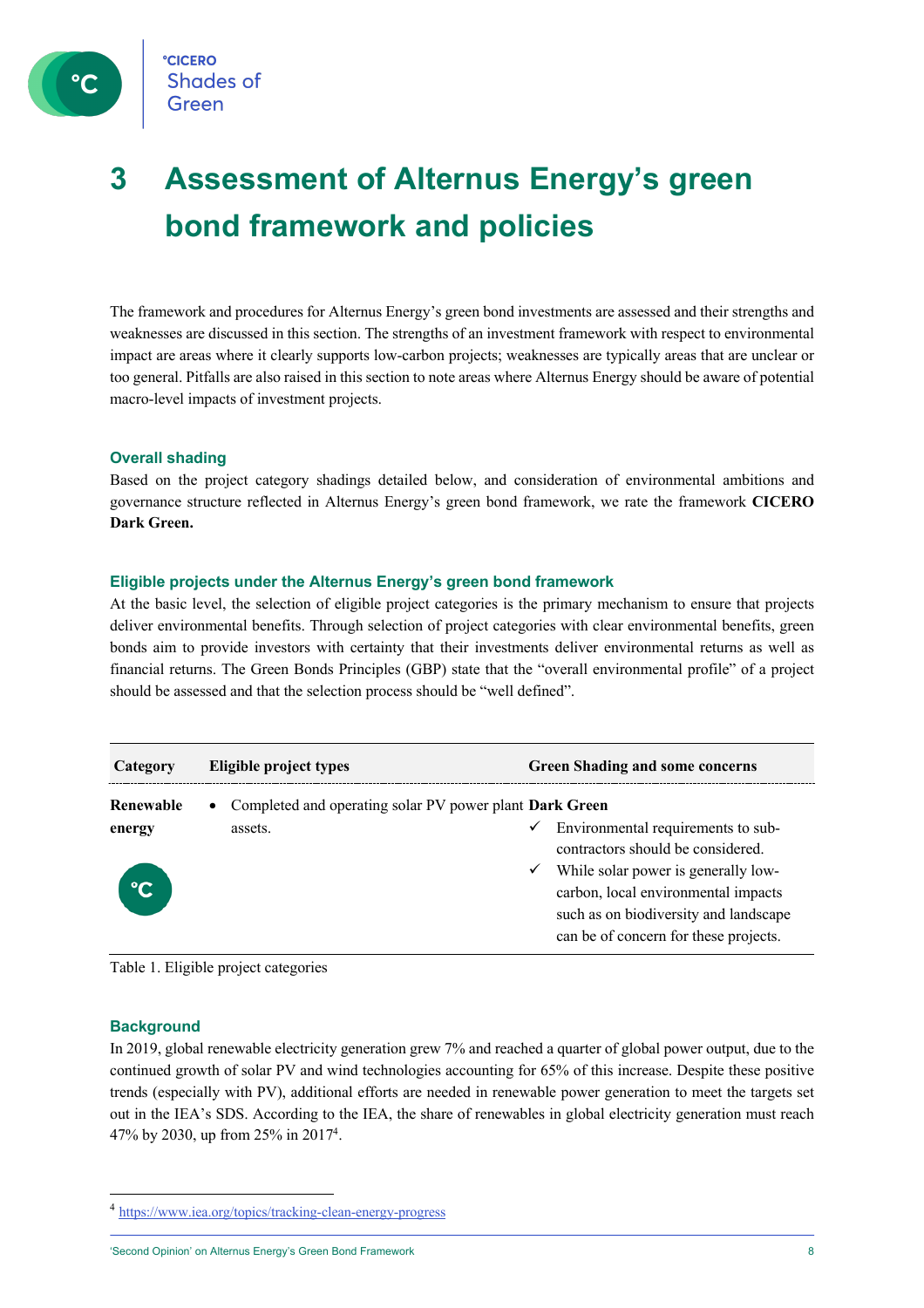### **EU Taxonomy**

In 2020, the EU Taxonomy was released in a multilateral effort to standardise thresholds and metrics to aid the green transition. The Taxonomy provides signposting for investors and bond issuers to aid in their decision-making and project selection processes. The relevant thresholds in the EU Taxonomy for Alternus Energy's eligible project category are limited to the Renewable energy category. This states that "any electricity generation technology can be included in the taxonomy if it can be demonstrated, using an ISO 14067 or a GHG Protocol Product Lifecycle Standard-compliant Product Carbon Footprint (PCF) assessment, that the life-cycle impacts for producing 1 kWh of electricity are below the declining threshold." This declining threshold is determined as: "facilities operating at life-cycle emissions lower than 100  $gCO_2e/kWh$ , declining to 0  $gCO_2e/kWh$  by 2050, are eligible." Currently, solar PV is derogated from GHG or PCF life-cycle assessments, subject to regular review in accordance with the declining threshold.

The EU Taxonomy also considers Do-No-Significant-Harm criteria within six categories (which may or may not always all be relevant): climate change mitigation; climate change adaptation; sustainable use and protection of water and marine resources; transition to a circular economy, waste prevention and recycling; pollution prevention and control; and protection of healthy ecosystems. Specifically for solar PV, considerations include ensuring climate resilience and no additional adverse impacts on the climate; ensuring PV panels are designed and manufactured for durability and easy maintenance and reparability; managing risks related to water quality and consumption; ensuring the completion of an Environmental Impact Assessment in accordance with appropriate standards especially if located on biodiversity-sensitive areas, as well as implementing a robust biodiversity monitoring and evaluation programme.

Alternus Energy's projects will likely align with the EU Taxonomy. However, they are only planning to incorporate these thresholds on a "best-efforts basis" and the existing requirement is simply that eligible projects "make a positive contribution to the objective of climate change mitigation." It will be important that Alternus Energy, in addition to incorporating the thresholds from the EU taxonomy, also ensures that all 'Do-No-Significant-Harm' recommendations from the EU Taxonomy for solar PV are followed.

### **Governance Assessment**

Four aspects are studied when assessing the Alternus Energy's governance procedures: 1) the policies and goals of relevance to the green bond framework; 2) the selection process used to identify eligible projects under the framework; 3) the management of proceeds; and 4) the reporting on the projects to investors. Based on these aspects, an overall grading is given on governance strength falling into one of three classes: Fair, Good or Excellent. Please note this is not a substitute for a full evaluation of the governance of the issuing institution, and does not cover, e.g., corruption.

Alternus Energy is currently a small company mainly dealing with solar parks in the secondhand market. As such it has targets for growth in MW terms, but less attention on quantified targets for own (scope 1 and 2) emissions or environmental strategies beyond expanding renewable energy production. However, the issuer state that going forward and expanding more into project development and construction, they plan to put a formal sustainability policy framework in place. This will cover mitigating any local environmental and social impact identified under a multi-faceted life cycle assessment. As part of this sustainability policy framework, Alternus Energy will further strengthen its strive for responsible procurement. The company also intends to publish sustainability reports as part of this framework and in line with GRI standards. Alternus Energy will manage all of the above activities through a dedicated environment and sustainability position within senior management of the company planned to be appointed during 2021. This will also strengthen the selections process which currently a lack deep environmental competence and screening of potential controversial projects. The issuer will only 'strive' for allowing veto power to the environmentally competent person in the coming selection committee.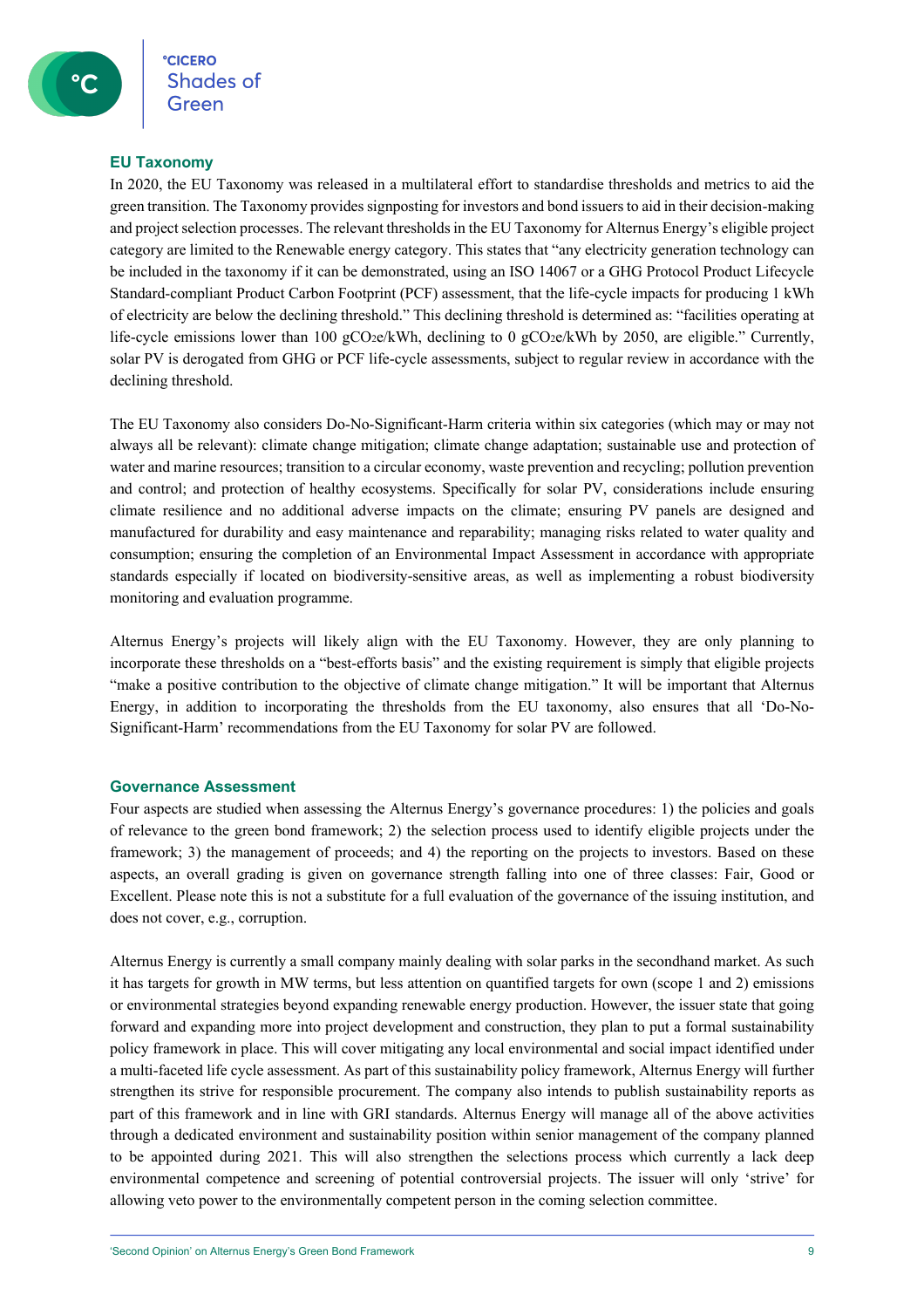The management of proceeds is good and in accordance with the Green Bond Principle, and the planned reporting

is comprehensive, and based on principles and third-party input. Grid factors used to report CO<sub>2</sub> emissions avoided are taken from European Commission JRC Technical Reports: Covenant of Mayors for Climate and Energy: Default emission factors for local emission inventories - Version 2017.

The overall assessment of Alternus Energy's governance structure and processes gives it a rating of **Fair**.



### **Strengths**

The eligible project category is clearly defined and most likely will align with the EU Taxonomy as long as the do-no-harm clause is observed. This will promote transparency and consistency in the project selection process. Additionally, the metrics planned reported on are along key metrics identified by the ICMA Harmonized Framework for Impact Reporting, which provides a clear methodology for reporting and helps in collecting consistent data. Alternus Energy use life cycle assessment emissions factor across its portfolio for the calculation of CO2 avoidance. This is clearly a strength of the reporting regime of the framework.

### **Weaknesses**

CICERO Green finds that Alternus Energy's framework is currently somewhat weak on governance issues, i.e. strategies, policies and targets for own environmental impacts. Also, environmental assessments of eligible projects are carried out by third parties, with limited environmental competence in-house in Alternus Energy. Both of these issues will be rectified in the next year or so, according to the issuer. We find no other material weaknesses in the framework.

### **Pitfalls**

Due to the complexity of how socio-economic activities impact the climate, a specific project is likely to have interactions with the broader community beyond the project borders. These interactions may or may not be climatefriendly, and thus need to be considered with regards to the net impact of climate-related investments.

Solar photovoltaic cells can be energy-intensive to produce, so in addition to assessing the metrics for increasing renewable generation capacity and avoided greenhouse gas emissions, CICERO Green places importance on lifecycle assessments and supply chain in the provision of renewable energy. In terms of calculations of environmental impacts, it is recommended that lifecycle approach be used to calculate the environmental and climate impacts of the project and also that calculations be performed both ex-ante and ex-post project completion. A lifecycle approach includes the calculation of impacts from production of solar power stations and components through to the recycling and/or disposal phase and provides a broader view of the impacts than pure consumer use-based impacts. Performing and comparing estimated theoretical (ex-ante) and actual calculations of energy use (ex-post) improves transparency, as well as provides valuable insight into future project development about realistic emissions reductions.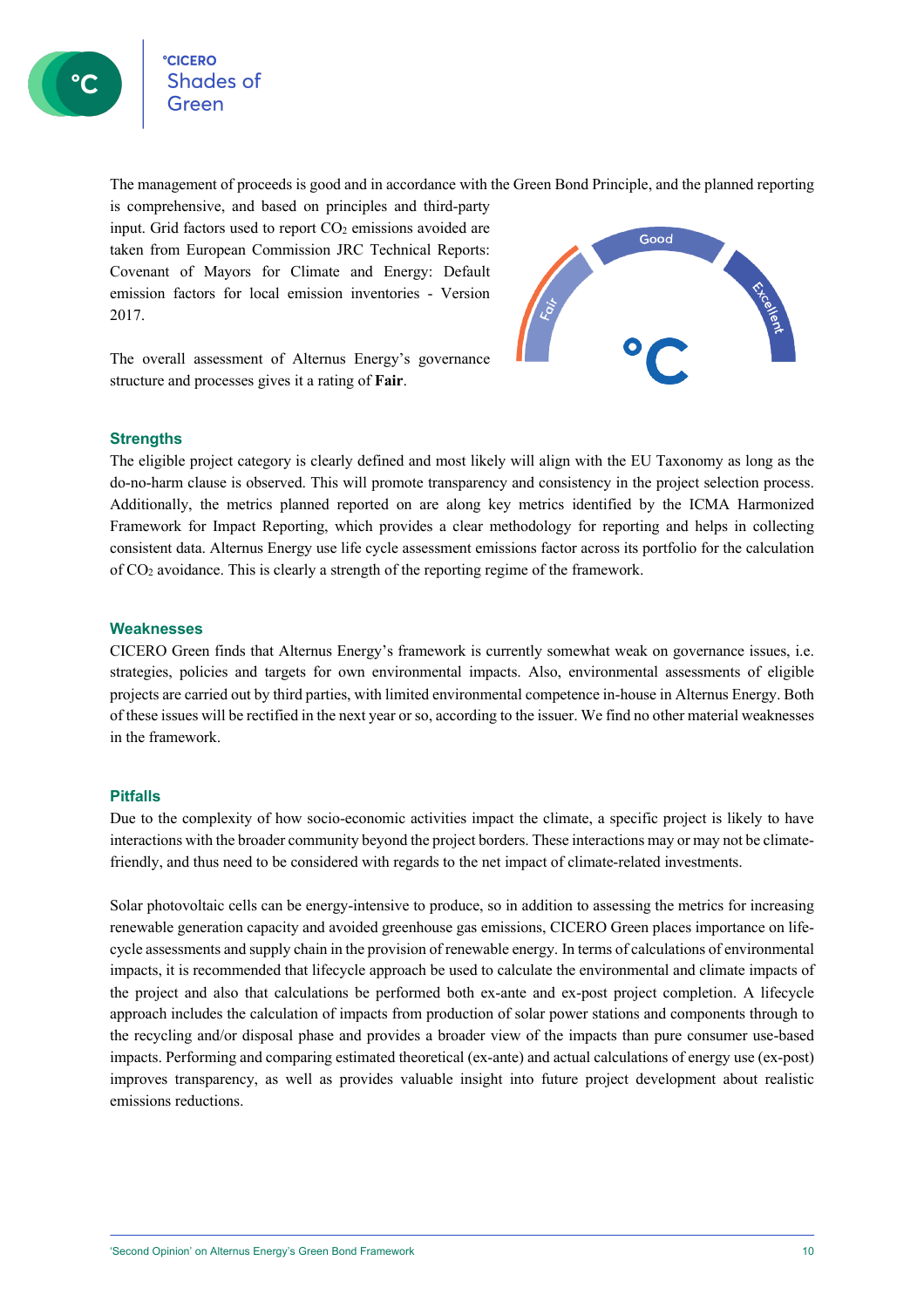C

# **Appendix 1:**  Referenced Documents List

| <b>Number</b> | <b>Document Document Name</b>                                                  | <b>Description</b>                                                                                                                                                   |
|---------------|--------------------------------------------------------------------------------|----------------------------------------------------------------------------------------------------------------------------------------------------------------------|
| 1             | Alternus Energy Green Bond<br>Framework_04.09.2020_JD                          | Aleternus Energy's Green Bond Framework dated<br>September 2020                                                                                                      |
| 2             | Annual-Report-2019                                                             | Annual report with Disclosure Statement Pursuant<br>to the Pink Basic Disclosure Guidelines. (No<br>sustainability reporting).                                       |
| 3             | Code-of-Ethics-Senior-Accounting                                               | Code of Ethics document for executive officer and<br>senior financial officers.                                                                                      |
| 4             | Code-of-Business-Conduct-Ethics-All-Employees Code of Conduct document without | environmental concerns.                                                                                                                                              |
| 5             | Appendix 3                                                                     | A document explaining calculations of $CO2$<br>avoidance through solar power production and<br>showing the $CO2$ emissions avoided through the<br>current portfolio. |